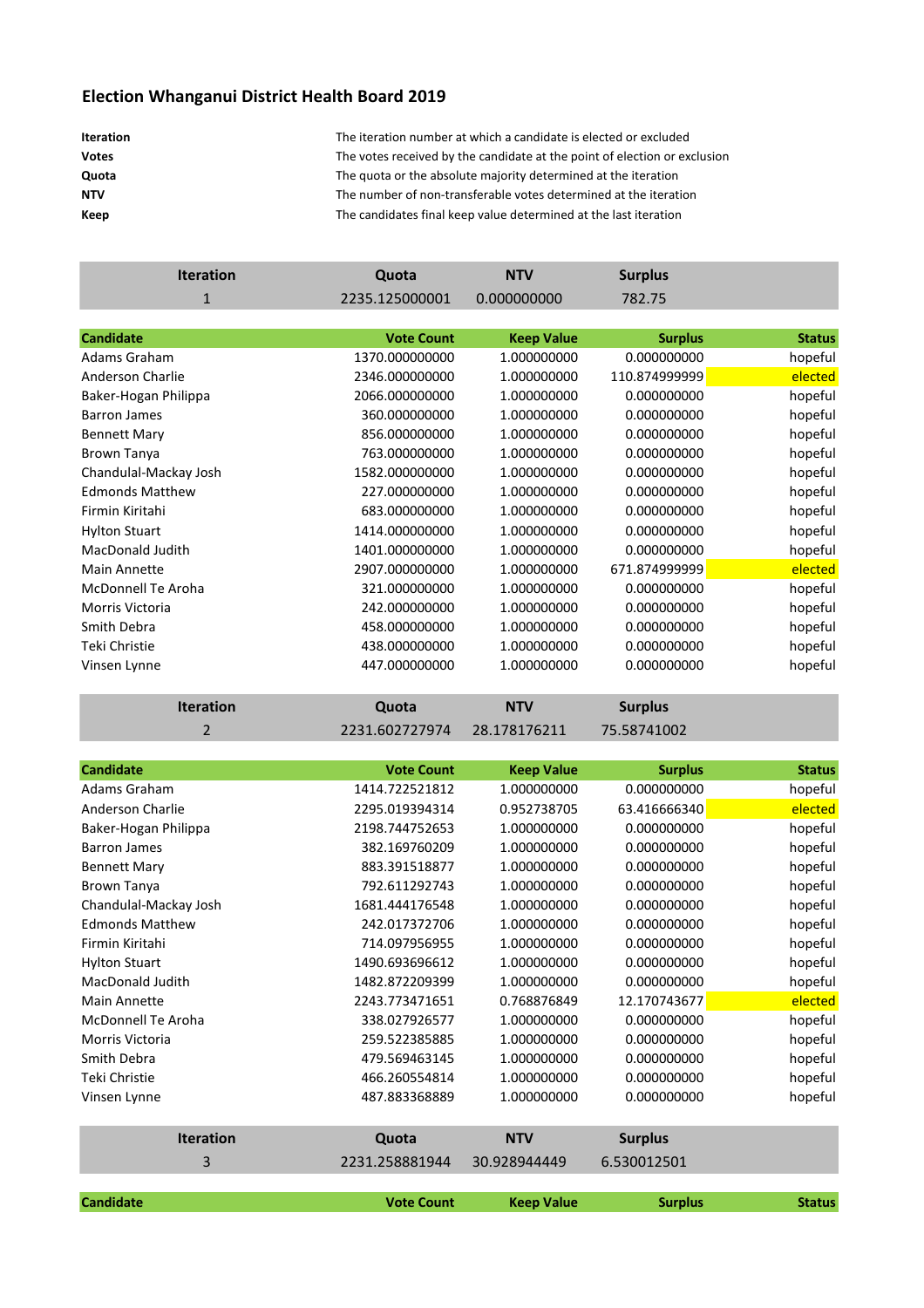| Adams Graham           | 1423.700274172 | 1.000000000 | 0.000000000 | hopeful  |
|------------------------|----------------|-------------|-------------|----------|
| Anderson Charlie       | 2232.653645222 | 0.926412343 | 1.394763278 | elected  |
| Baker-Hogan Philippa   | 2216.290460501 | 1.000000000 | 0.000000000 | hopeful  |
| Barron James           | 386.055508799  | 1.000000000 | 0.000000000 | hopeful  |
| <b>Bennett Mary</b>    | 885.323308113  | 1.000000000 | 0.000000000 | hopeful  |
| Brown Tanya            | 797.402418617  | 1.000000000 | 0.000000000 | hopeful  |
| Chandulal-Mackay Josh  | 1690.151423314 | 1.000000000 | 0.000000000 | hopeful  |
| <b>Edmonds Matthew</b> | 244.158227722  | 0.000000000 | 0.000000000 | excluded |
| Firmin Kiritahi        | 715.605044607  | 1.000000000 | 0.000000000 | hopeful  |
| <b>Hylton Stuart</b>   | 1496.178789030 | 1.000000000 | 0.000000000 | hopeful  |
| MacDonald Judith       | 1487.873833157 | 1.000000000 | 0.000000000 | hopeful  |
| Main Annette           | 2236.394131167 | 0.764706285 | 5.135249223 | elected  |
| McDonnell Te Aroha     | 338.671150409  | 1.000000000 | 0.000000000 | hopeful  |
| <b>Morris Victoria</b> | 260.441656405  | 1.000000000 | 0.000000000 | hopeful  |
| Smith Debra            | 480.751770065  | 1.000000000 | 0.000000000 | hopeful  |
| Teki Christie          | 467.805947514  | 1.000000000 | 0.000000000 | hopeful  |
| Vinsen Lynne           | 490.613466737  | 1.000000000 | 0.000000000 | hopeful  |
|                        |                |             |             |          |

| <b>Iteration</b> | Quota                       | <b>NTV</b> | <b>Surplus</b> |
|------------------|-----------------------------|------------|----------------|
|                  | 2227.894738177 57.842094587 |            | 58.88586688    |

| <b>Candidate</b>       | <b>Vote Count</b> | <b>Keep Value</b> | <b>Surplus</b> | <b>Status</b> |
|------------------------|-------------------|-------------------|----------------|---------------|
| Adams Graham           | 1436.701649162    | 1.000000000       | 0.000000000    | hopeful       |
| Anderson Charlie       | 2255.409401866    | 0.925833604       | 27.514663689   | elected       |
| Baker-Hogan Philippa   | 2234.687779933    | 1.000000000       | 6.793041756    | elected       |
| <b>Barron James</b>    | 404.774196733     | 1.000000000       | 0.000000000    | hopeful       |
| <b>Bennett Mary</b>    | 893.110955590     | 1.000000000       | 0.000000000    | hopeful       |
| <b>Brown Tanya</b>     | 803.452141764     | 1.000000000       | 0.000000000    | hopeful       |
| Chandulal-Mackay Josh  | 1721.917075658    | 1.000000000       | 0.000000000    | hopeful       |
| <b>Edmonds Matthew</b> | 0.000000000       | 0.000000000       | 0.000000000    | excluded      |
| Firmin Kiritahi        | 733.117151173     | 1.000000000       | 0.000000000    | hopeful       |
| <b>Hylton Stuart</b>   | 1509.327806001    | 1.000000000       | 0.000000000    | hopeful       |
| MacDonald Judith       | 1499.299865042    | 1.000000000       | 0.000000000    | hopeful       |
| <b>Main Annette</b>    | 2252.472899615    | 0.762950353       | 24.578161438   | elected       |
| McDonnell Te Aroha     | 347.115801389     | 1.000000000       | 0.000000000    | hopeful       |
| <b>Morris Victoria</b> | 266.058541492     | 0.000000000       | 0.000000000    | excluded      |
| Smith Debra            | 487.095388746     | 1.000000000       | 0.000000000    | hopeful       |
| Teki Christie          | 474.145645662     | 1.000000000       | 0.000000000    | hopeful       |
| Vinsen Lynne           | 504.471605587     | 1.000000000       | 0.000000000    | hopeful       |

| <b>Iteration</b>        | Quota             | <b>NTV</b>        | <b>Surplus</b> |               |
|-------------------------|-------------------|-------------------|----------------|---------------|
| 5.                      | 2225.254166193    | 78.966670460      | 87.31626622    |               |
|                         |                   |                   |                |               |
| <b>Candidate</b>        | <b>Vote Count</b> | <b>Keep Value</b> | <b>Surplus</b> | <b>Status</b> |
| Adams Graham            | 1459.388424719    | 1.000000000       | 0.000000000    | hopeful       |
| Anderson Charlie        | 2246.365468474    | 0.914538981       | 21.111302281   | elected       |
| Baker-Hogan Philippa    | 2259.396472339    | 0.996960184       | 34.142306146   | elected       |
| <b>Barron James</b>     | 409.642291696     | 1.000000000       | 0.000000000    | hopeful       |
| <b>Bennett Mary</b>     | 902.278682560     | 1.000000000       | 0.000000000    | hopeful       |
| <b>Brown Tanya</b>      | 821.050987541     | 1.000000000       | 0.000000000    | hopeful       |
| Chandulal-Mackay Josh   | 1752.168810221    | 1.000000000       | 0.000000000    | hopeful       |
| <b>Edmonds Matthew</b>  | 0.000000000       | 0.000000000       | 0.000000000    | excluded      |
| Firmin Kiritahi         | 737.816575958     | 1.000000000       | 0.000000000    | hopeful       |
| <b>Hylton Stuart</b>    | 1534.194087403    | 1.000000000       | 0.000000000    | hopeful       |
| <b>MacDonald Judith</b> | 1528.883238520    | 1.000000000       | 0.000000000    | hopeful       |
| Main Annette            | 2257.316823981    | 0.754625318       | 32.062657788   | elected       |
| McDonnell Te Aroha      | 351.952588461     | 1.000000000       | 0.000000000    | hopeful       |
| Morris Victoria         | 0.000000000       | 0.000000000       | 0.000000000    | excluded      |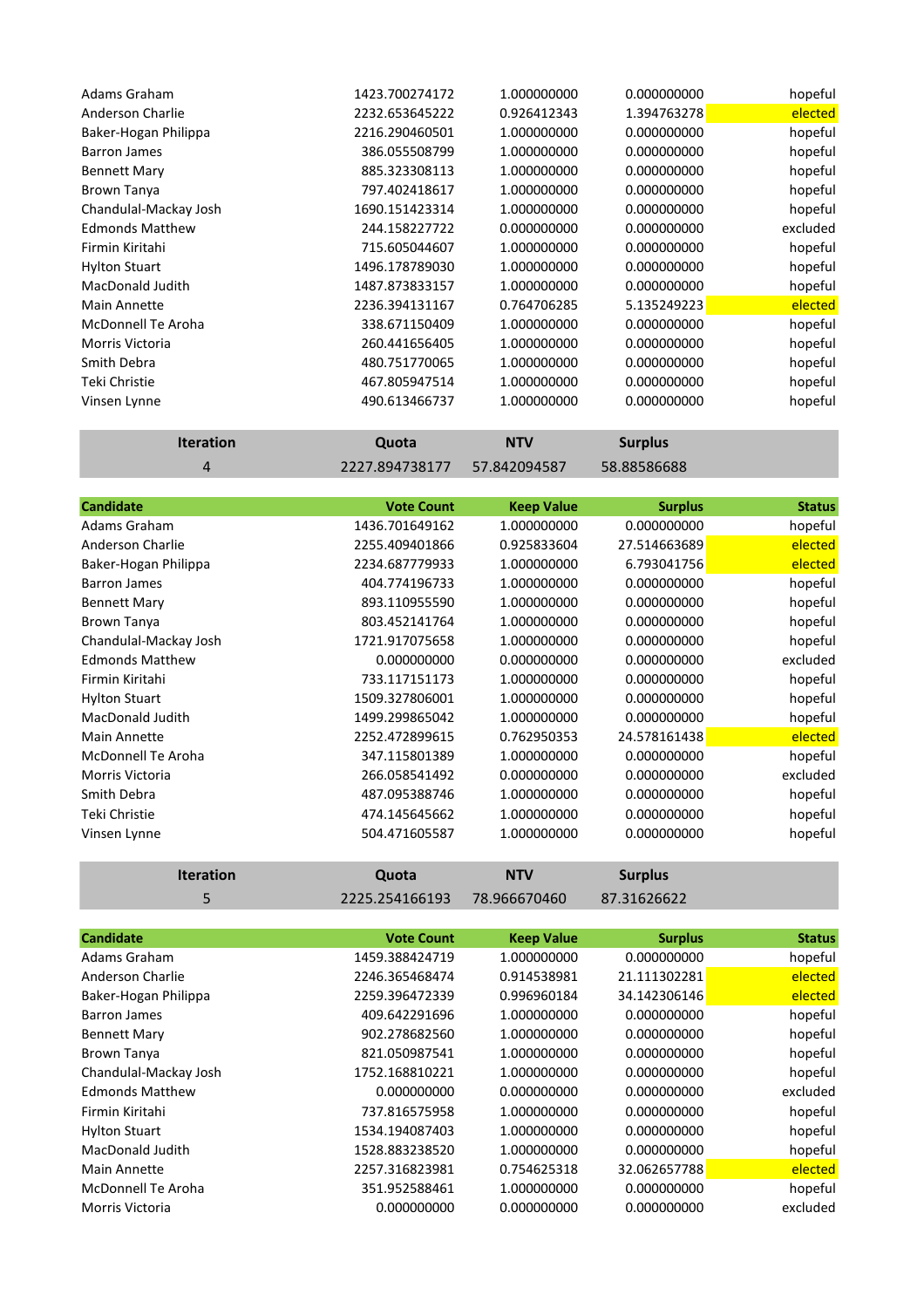| Smith Debra<br>Teki Christie                | 509.610556977<br>488.585926165   | 1.000000000<br>1.000000000       | 0.000000000<br>0.000000000  | hopeful<br>hopeful |
|---------------------------------------------|----------------------------------|----------------------------------|-----------------------------|--------------------|
| Vinsen Lynne                                | 543.382394525                    | 1.000000000                      | 0.000000000                 | hopeful            |
| <b>Iteration</b>                            | Quota                            | <b>NTV</b>                       | <b>Surplus</b>              |                    |
| 6                                           | 2224.642584856                   | 83.859321154                     | 25.80069893                 |                    |
|                                             |                                  |                                  |                             |                    |
| <b>Candidate</b>                            | <b>Vote Count</b>                | <b>Keep Value</b>                | <b>Surplus</b>              | <b>Status</b>      |
| Adams Graham                                | 1466.265097413                   | 1.000000000                      | 0.000000000                 | hopeful            |
| Anderson Charlie                            | 2233.132705356                   | 0.905944161                      | 8.490120500                 | elected            |
| Baker-Hogan Philippa                        | 2235.632923824                   | 0.981894869                      | 10.990338968                | elected            |
| <b>Barron James</b>                         | 413.307746031                    | 1.000000000                      | 0.000000000                 | hopeful            |
| <b>Bennett Mary</b>                         | 906.566773589                    | 1.000000000                      | 0.000000000                 | hopeful            |
| <b>Brown Tanya</b>                          | 826.001361161                    | 1.000000000                      | 0.000000000                 | hopeful            |
| Chandulal-Mackay Josh                       | 1763.287119304                   | 1.000000000                      | 0.000000000                 | hopeful            |
| <b>Edmonds Matthew</b>                      | 0.000000000                      | 0.000000000                      | 0.000000000                 | excluded           |
| Firmin Kiritahi                             | 741.466201555                    | 1.000000000                      | 0.000000000                 | hopeful            |
| <b>Hylton Stuart</b>                        | 1540.978456122                   | 1.000000000                      | 0.000000000                 | hopeful            |
| MacDonald Judith                            | 1535.745182085                   | 1.000000000                      | 0.000000000                 | hopeful            |
| Main Annette                                | 2230.962824315                   | 0.743906711                      | 6.320239459                 | elected            |
| <b>McDonnell Te Aroha</b>                   | 353.214398031                    | 0.000000000                      | 0.000000000                 | excluded           |
| Morris Victoria                             | 0.000000000                      | 0.000000000                      | 0.000000000                 | excluded           |
| Smith Debra                                 | 511.621198059                    | 1.000000000                      | 0.000000000                 | hopeful            |
| Teki Christie                               | 491.157580927                    | 1.000000000                      | 0.000000000                 | hopeful            |
| Vinsen Lynne                                | 547.801111074                    | 1.000000000                      | 0.000000000                 | hopeful            |
|                                             |                                  |                                  |                             |                    |
| <b>Iteration</b>                            | Quota                            | <b>NTV</b>                       | <b>Surplus</b>              |                    |
|                                             |                                  |                                  |                             |                    |
| $\overline{7}$                              | 2217.593293316                   | 140.253653480                    | 76.34950843                 |                    |
| <b>Candidate</b>                            | <b>Vote Count</b>                |                                  |                             | <b>Status</b>      |
| Adams Graham                                | 1470.650301708                   | <b>Keep Value</b><br>1.000000000 | <b>Surplus</b>              |                    |
|                                             |                                  |                                  | 0.000000000                 | hopeful            |
| Anderson Charlie                            | 2227.512946558<br>2236.332115844 | 0.902499863<br>0.977067889       | 9.919653242                 | elected            |
| Baker-Hogan Philippa<br><b>Barron James</b> |                                  |                                  | 18.738822528<br>0.000000000 | elected            |
|                                             | 423.046006957<br>953.316230310   | 0.000000000                      |                             | excluded           |
| <b>Bennett Mary</b>                         |                                  | 1.000000000<br>1.000000000       | 0.000000000                 | hopeful            |
| <b>Brown Tanya</b>                          | 833.978528578                    |                                  | 0.000000000                 | hopeful            |
| Chandulal-Mackay Josh                       | 1778.908375884                   | 1.000000000                      | 0.000000000                 | hopeful            |
| <b>Edmonds Matthew</b>                      | 0.000000000                      | 0.000000000                      | 0.000000000                 | excluded           |
| Firmin Kiritahi                             | 817.856256862                    | 1.000000000                      | 0.000000000                 | hopeful            |
| <b>Hylton Stuart</b>                        | 1558.625013689                   | 1.000000000                      | 0.000000000                 | hopeful            |
| MacDonald Judith                            | 1552.920219145                   | 1.000000000                      | 0.000000000                 | hopeful            |
| Main Annette                                | 2265.284325978                   | 0.741799250                      | 47.691032662                | elected            |
| <b>McDonnell Te Aroha</b>                   | 0.000000000                      | 0.000000000                      | 0.000000000                 | excluded           |
| Morris Victoria                             | 0.000000000                      | 0.000000000                      | 0.000000000                 | excluded           |
| Smith Debra                                 | 534.815425561                    | 1.000000000                      | 0.000000000                 | hopeful            |
| Teki Christie<br>Vinsen Lynne               | 529.388333705<br>558.112265741   | 1.000000000<br>1.000000000       | 0.000000000<br>0.000000000  | hopeful<br>hopeful |
|                                             |                                  |                                  |                             |                    |
| <b>Iteration</b>                            | Quota                            | <b>NTV</b>                       | <b>Surplus</b>              |                    |
| 8                                           | 2214.356382676                   | 166.148938597                    | 127.4410633                 |                    |
|                                             |                                  |                                  |                             |                    |
| <b>Candidate</b>                            | <b>Vote Count</b>                | <b>Keep Value</b>                | <b>Surplus</b>              | <b>Status</b>      |
| Adams Graham<br><b>Anderson Charlie</b>     | 1498.096333311<br>2248.551928603 | 1.000000000<br>0.898480814       | 0.000000000<br>34.195545927 | hopeful<br>elected |

Baker-Hogan Philippa 2267.695623919 0.968880777 53.339241243 elected Barron James 0.000000000 0.000000000 0.000000000 excluded Bennett Mary **1013.021737438** 1.000000000 1000000000 hopeful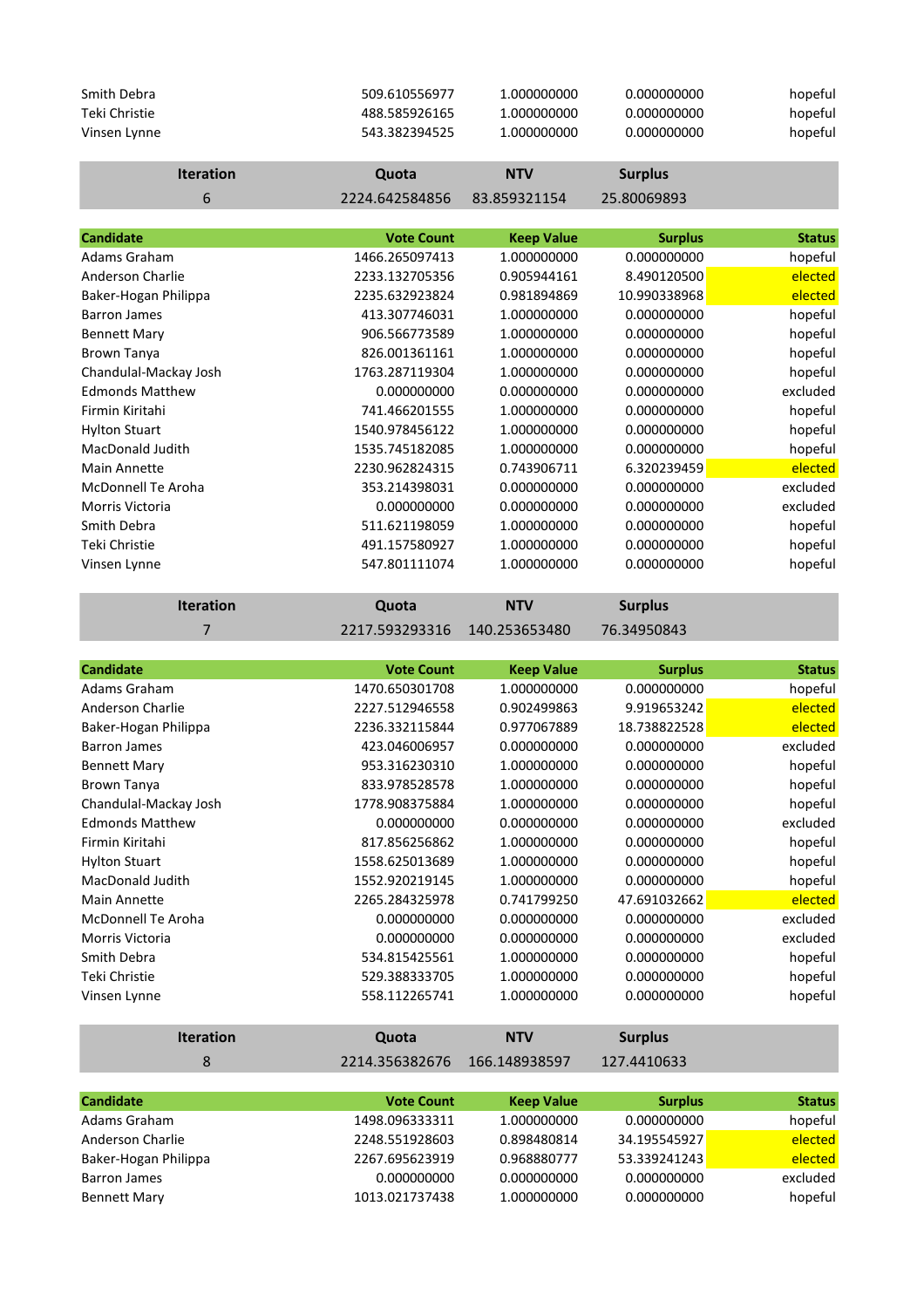| 879.351853706  | 1.000000000 | 0.000000000  | hopeful  |
|----------------|-------------|--------------|----------|
| 1874.378233900 | 1.000000000 | 0.000000000  | hopeful  |
| 0.000000000    | 0.000000000 | 0.000000000  | excluded |
| 846.870317005  | 1.000000000 | 0.000000000  | hopeful  |
| 1580.441089182 | 1.000000000 | 0.000000000  | hopeful  |
| 1576.113877147 | 1.000000000 | 0.000000000  | hopeful  |
| 2254.262658834 | 0.726182150 | 39.906276158 | elected  |
| 0.000000000    | 0.000000000 | 0.000000000  | excluded |
| 0.000000000    | 0.000000000 | 0.000000000  | excluded |
| 554.094970105  | 1.000000000 | 0.000000000  | hopeful  |
| 546.224998011  | 1.000000000 | 0.000000000  | hopeful  |
| 575.747440242  | 1.000000000 | 0.000000000  | hopeful  |
|                |             |              |          |

| <b>Iteration</b>          | Quota             | <b>NTV</b>        | <b>Surplus</b> |               |
|---------------------------|-------------------|-------------------|----------------|---------------|
| 9                         | 2213.354879291    | 174.160965676     | 37.63042079    |               |
|                           |                   |                   |                |               |
| <b>Candidate</b>          | <b>Vote Count</b> | <b>Keep Value</b> | <b>Surplus</b> | <b>Status</b> |
| Adams Graham              | 1508.959395682    | 1.000000000       | 0.000000000    | hopeful       |
| Anderson Charlie          | 2225.740316620    | 0.884816891       | 12.385437329   | elected       |
| Baker-Hogan Philippa      | 2228.738118901    | 0.946091403       | 15.383239610   | elected       |
| <b>Barron James</b>       | 0.000000000       | 0.000000000       | 0.000000000    | excluded      |
| <b>Bennett Mary</b>       | 1020.140960674    | 1.000000000       | 0.000000000    | hopeful       |
| Brown Tanya               | 888.186440225     | 1.000000000       | 0.000000000    | hopeful       |
| Chandulal-Mackay Josh     | 1892.149463184    | 1.000000000       | 0.000000000    | hopeful       |
| <b>Edmonds Matthew</b>    | 0.000000000       | 0.000000000       | 0.000000000    | excluded      |
| Firmin Kiritahi           | 852.905154500     | 1.000000000       | 0.000000000    | hopeful       |
| <b>Hylton Stuart</b>      | 1590.652286908    | 1.000000000       | 0.000000000    | hopeful       |
| MacDonald Judith          | 1586.111527422    | 1.000000000       | 0.000000000    | hopeful       |
| Main Annette              | 2223.216623144    | 0.713326849       | 9.861743853    | elected       |
| <b>McDonnell Te Aroha</b> | 0.000000000       | 0.000000000       | 0.000000000    | excluded      |
| Morris Victoria           | 0.000000000       | 0.000000000       | 0.000000000    | excluded      |
| Smith Debra               | 557.312462023     | 1.000000000       | 0.000000000    | hopeful       |
| Teki Christie             | 550.237830097     | 1.000000000       | 0.000000000    | hopeful       |
| Vinsen Lynne              | 582.488454944     | 1.000000000       | 0.000000000    | hopeful       |

| 10                        | 2213.057961804    | 176.536305573     | 11.1771981     |               |
|---------------------------|-------------------|-------------------|----------------|---------------|
|                           |                   |                   |                |               |
| <b>Candidate</b>          | <b>Vote Count</b> | <b>Keep Value</b> | <b>Surplus</b> | <b>Status</b> |
| Adams Graham              | 1512.374735372    | 1.000000000       | 0.000000000    | hopeful       |
| Anderson Charlie          | 2216.467407000    | 0.879893207       | 3.409445196    | elected       |
| Baker-Hogan Philippa      | 2217.796402071    | 0.939561273       | 4.738440267    | elected       |
| <b>Barron James</b>       | 0.000000000       | 0.000000000       | 0.000000000    | excluded      |
| <b>Bennett Mary</b>       | 1022.195857794    | 1.000000000       | 0.000000000    | hopeful       |
| <b>Brown Tanya</b>        | 890.904320815     | 1.000000000       | 0.000000000    | hopeful       |
| Chandulal-Mackay Josh     | 1897.387768613    | 1.000000000       | 0.000000000    | hopeful       |
| <b>Edmonds Matthew</b>    | 0.000000000       | 0.000000000       | 0.000000000    | excluded      |
| Firmin Kiritahi           | 854.614175533     | 1.000000000       | 0.000000000    | hopeful       |
| <b>Hylton Stuart</b>      | 1593.630524799    | 1.000000000       | 0.000000000    | hopeful       |
| MacDonald Judith          | 1588.974597891    | 1.000000000       | 0.000000000    | hopeful       |
| <b>Main Annette</b>       | 2216.087274439    | 0.710162674       | 3.029312635    | elected       |
| <b>McDonnell Te Aroha</b> | 0.000000000       | 0.000000000       | 0.000000000    | excluded      |
| Morris Victoria           | 0.000000000       | 0.000000000       | 0.000000000    | excluded      |
| Smith Debra               | 558.213192003     | 1.000000000       | 0.000000000    | hopeful       |
| Teki Christie             | 551.370372476     | 1.000000000       | 0.000000000    | hopeful       |
| Vinsen Lynne              | 584.447065621     | 1.000000000       | 0.000000000    | hopeful       |
|                           |                   |                   |                |               |
| <b>Iteration</b>          | Quota             | <b>NTV</b>        | <b>Surplus</b> |               |

**Iteration Quota NTV Surplus**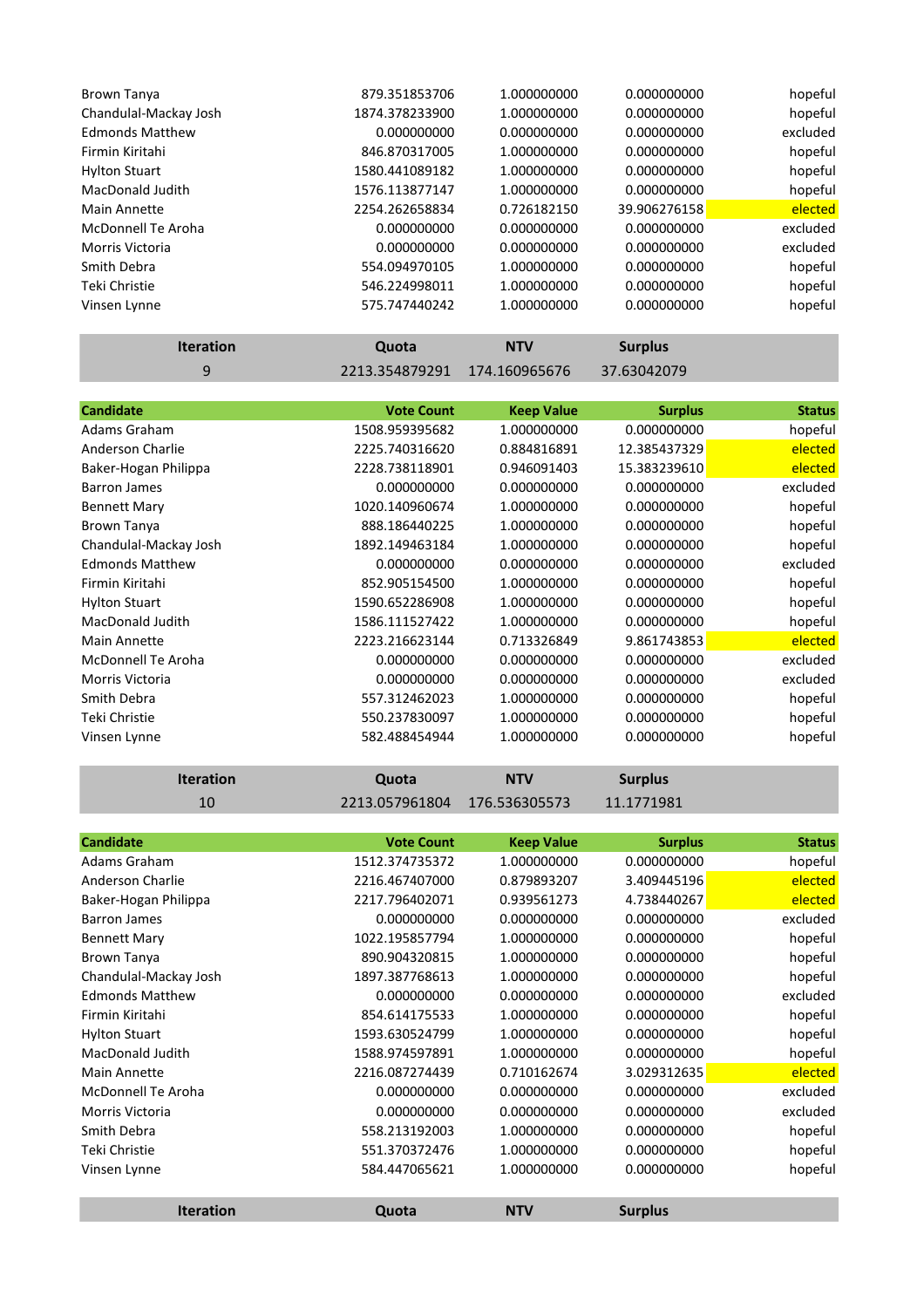11 2212.968996019 177.248031854 3.300286556

| <b>Candidate</b>          | <b>Vote Count</b> | <b>Keep Value</b> | <b>Surplus</b> | <b>Status</b>             |
|---------------------------|-------------------|-------------------|----------------|---------------------------|
| Adams Graham              | 1513.370612829    | 1.000000000       | 0.000000000    | hopeful                   |
| Anderson Charlie          | 2214.013655805    | 0.878539726       | 1.044659786    | elected                   |
| Baker-Hogan Philippa      | 2214.325927789    | 0.937553851       | 1.356931770    | elected                   |
| <b>Barron James</b>       | 0.000000000       | 0.000000000       | 0.000000000    | excluded                  |
| <b>Bennett Mary</b>       | 1022.815856341    | 1.000000000       | 0.000000000    | hopeful                   |
| <b>Brown Tanya</b>        | 891.706152897     | 1.000000000       | 0.000000000    | hopeful                   |
| Chandulal-Mackay Josh     | 1898.947729457    | 1.000000000       | 0.000000000    | hopeful                   |
| <b>Edmonds Matthew</b>    | 0.000000000       | 0.000000000       | 0.000000000    | excluded                  |
| Firmin Kiritahi           | 855.131598956     | 1.000000000       | 0.000000000    | hopeful                   |
| <b>Hylton Stuart</b>      | 1594.515058603    | 1.000000000       | 0.000000000    | hopeful                   |
| <b>MacDonald Judith</b>   | 1589.829939115    | 1.000000000       | 0.000000000    | hopeful                   |
| <b>Main Annette</b>       | 2213.867691019    | 0.709191907       | 0.898695000    | elected                   |
| <b>McDonnell Te Aroha</b> | 0.000000000       | 0.000000000       | 0.000000000    | excluded                  |
| Morris Victoria           | 0.000000000       | 0.000000000       | 0.000000000    | excluded                  |
| Smith Debra               | 558.484287589     | 1.000000000       | 0.000000000    | hopeful                   |
| Teki Christie             | 551.710683534     | 0.000000000       | 0.000000000    | excluded                  |
| Vinsen Lynne              | 585.032774212     | 1.000000000       | 0.000000000    | hopeful                   |
|                           |                   |                   |                |                           |
| <b>Iteration</b>          | Quota             | <b>NTV</b>        | <b>Surplus</b> |                           |
| 12                        | 2207.813633061    | 218.490935520     | 161.9235888    |                           |
|                           |                   |                   |                |                           |
| <b>Candidate</b>          | <b>Vote Count</b> | <b>Keep Value</b> | <b>Surplus</b> | <b>Status</b>             |
| Adams Graham              | 1525.026224588    | 1.000000000       | 0.000000000    | hopeful                   |
| Anderson Charlie          | 2259.855859054    | 0.878125196       | 52.042225993   | elected                   |
| Baker-Hogan Philippa      | 2251.795714771    | 0.936979322       | 43.982081710   | elected                   |
| <b>Barron James</b>       | 0.000000000       | 0.000000000       | 0.000000000    | excluded                  |
| <b>Bennett Mary</b>       | 1073.561382009    | 1.000000000       | 0.000000000    | hopeful                   |
| Brown Tanya               | 909.130717092     | 1.000000000       | 0.000000000    | hopeful                   |
|                           |                   |                   |                | $\mathbf{r}$ $\mathbf{r}$ |

| Chandulal-Mackay Josh  | 1946.218917947 | 1.000000000 | 0.000000000  | hopeful  |
|------------------------|----------------|-------------|--------------|----------|
| <b>Edmonds Matthew</b> | 0.000000000    | 0.000000000 | 0.000000000  | excluded |
| Firmin Kiritahi        | 934.598899031  | 1.000000000 | 0.000000000  | hopeful  |
| <b>Hylton Stuart</b>   | 1628.140591065 | 1.000000000 | 0.000000000  | hopeful  |
| MacDonald Judith       | 1620.286476279 | 1.000000000 | 0.000000000  | hopeful  |
| Main Annette           | 2273.712914182 | 0.708904019 | 65.899281121 | elected  |
| McDonnell Te Aroha     | 0.000000000    | 0.000000000 | 0.000000000  | excluded |
| Morris Victoria        | 0.000000000    | 0.000000000 | 0.000000000  | excluded |
| Smith Debra            | 612.077004540  | 1.000000000 | 0.000000000  | hopeful  |
| Teki Christie          | 0.000000000    | 0.000000000 | 0.000000000  | excluded |
| Vinsen Lynne           | 628.104363922  | 1.000000000 | 0.000000000  | hopeful  |
|                        |                |             |              |          |

| <b>Iteration</b>        | Quota             | <b>NTV</b>        | <b>Surplus</b> |               |
|-------------------------|-------------------|-------------------|----------------|---------------|
| 13                      | 2206.541288787    | 228.669689706     | 47.02035289    |               |
|                         |                   |                   |                |               |
| <b>Candidate</b>        | <b>Vote Count</b> | <b>Keep Value</b> | <b>Surplus</b> | <b>Status</b> |
| Adams Graham            | 1539.262179012    | 1.000000000       | 0.000000000    | hopeful       |
| Anderson Charlie        | 2220.037640948    | 0.857902849       | 13.496352161   | elected       |
| Baker-Hogan Philippa    | 2229.890166043    | 0.918678239       | 23.348877256   | elected       |
| Barron James            | 0.000000000       | 0.000000000       | 0.000000000    | excluded      |
| <b>Bennett Mary</b>     | 1082.259625042    | 1.000000000       | 0.000000000    | hopeful       |
| <b>Brown Tanya</b>      | 920.314622958     | 1.000000000       | 0.000000000    | hopeful       |
| Chandulal-Mackay Josh   | 1969.989437775    | 1.000000000       | 0.000000000    | hopeful       |
| <b>Edmonds Matthew</b>  | 0.000000000       | 0.000000000       | 0.000000000    | excluded      |
| Firmin Kiritahi         | 942.998264417     | 1.000000000       | 0.000000000    | hopeful       |
| <b>Hylton Stuart</b>    | 1642.402714995    | 1.000000000       | 0.000000000    | hopeful       |
| <b>MacDonald Judith</b> | 1634.271774040    | 1.000000000       | 0.000000000    | hopeful       |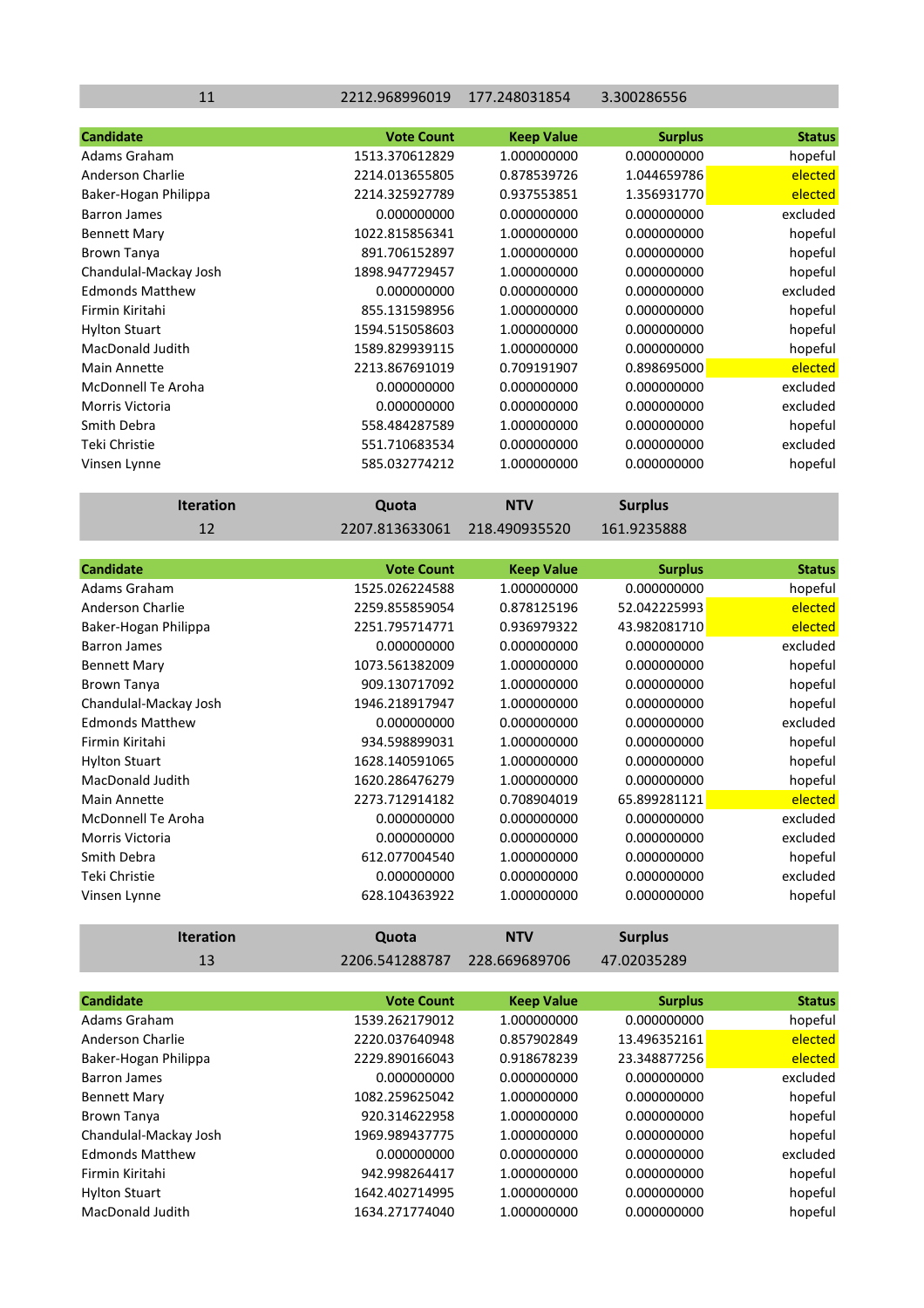| Main Annette       | 2216.716412262 | 0.688357773   | 10.175123475   | elected  |
|--------------------|----------------|---------------|----------------|----------|
| McDonnell Te Aroha | 0.000000000    | 0.000000000   | 0.000000000    | excluded |
| Morris Victoria    | 0.000000000    | 0.000000000   | 0.000000000    | excluded |
| Smith Debra        | 616.691226778  | 1.000000000   | 0.000000000    | hopeful  |
| Teki Christie      | 0.000000000    | 0.000000000   | 0.000000000    | excluded |
| Vinsen Lynne       | 637.496246024  | 1.000000000   | 0.000000000    | hopeful  |
| <b>Iteration</b>   | Quota          | <b>NTV</b>    | <b>Surplus</b> |          |
| 14                 | 2206.124341922 | 232.005264629 | 13.74844783    |          |

| <b>Candidate</b>          | <b>Vote Count</b> | <b>Keep Value</b> | <b>Surplus</b> | <b>Status</b> |
|---------------------------|-------------------|-------------------|----------------|---------------|
| Adams Graham              | 1543.571419033    | 1.000000000       | 0.000000000    | hopeful       |
| Anderson Charlie          | 2210.780322966    | 0.852687371       | 4.655981044    | elected       |
| Baker-Hogan Philippa      | 2211.139055103    | 0.909058884       | 5.014713181    | elected       |
| <b>Barron James</b>       | 0.000000000       | 0.000000000       | 0.000000000    | excluded      |
| <b>Bennett Mary</b>       | 1085.083848332    | 1.000000000       | 0.000000000    | hopeful       |
| Brown Tanya               | 923.932463999     | 1.000000000       | 0.000000000    | hopeful       |
| Chandulal-Mackay Josh     | 1976.816809326    | 1.000000000       | 0.000000000    | hopeful       |
| <b>Edmonds Matthew</b>    | 0.000000000       | 0.000000000       | 0.000000000    | excluded      |
| Firmin Kiritahi           | 945.492273192     | 1.000000000       | 0.000000000    | hopeful       |
| <b>Hylton Stuart</b>      | 1646.139664141    | 1.000000000       | 0.000000000    | hopeful       |
| MacDonald Judith          | 1637.859416136    | 1.000000000       | 0.000000000    | hopeful       |
| <b>Main Annette</b>       | 2210.202095528    | 0.685198089       | 4.077753606    | elected       |
| <b>McDonnell Te Aroha</b> | 0.000000000       | 0.000000000       | 0.000000000    | excluded      |
| Morris Victoria           | 0.000000000       | 0.000000000       | 0.000000000    | excluded      |
| Smith Debra               | 617.878438450     | 0.000000000       | 0.000000000    | excluded      |
| Teki Christie             | 0.000000000       | 0.000000000       | 0.000000000    | excluded      |
| Vinsen Lynne              | 640.098929165     | 1.000000000       | 0.000000000    | hopeful       |

| <b>Iteration</b> | Quota                        | <b>NTV</b> | <b>Surplus</b> |
|------------------|------------------------------|------------|----------------|
| 15               | 2198.800459841 290.596321278 |            | 167.6593969    |

| <b>Candidate</b>          | <b>Vote Count</b> | <b>Keep Value</b> | <b>Surplus</b> | <b>Status</b> |
|---------------------------|-------------------|-------------------|----------------|---------------|
| Adams Graham              | 1562.553736888    | 1.000000000       | 0.000000000    | hopeful       |
| Anderson Charlie          | 2235.156002822    | 0.850891582       | 36.355542981   | elected       |
| Baker-Hogan Philippa      | 2237.507000004    | 0.906997201       | 38.706540163   | elected       |
| <b>Barron James</b>       | 0.000000000       | 0.000000000       | 0.000000000    | excluded      |
| <b>Bennett Mary</b>       | 1137.848489437    | 1.000000000       | 0.000000000    | hopeful       |
| <b>Brown Tanya</b>        | 962.898237915     | 1.000000000       | 0.000000000    | hopeful       |
| Chandulal-Mackay Josh     | 2075.542925400    | 1.000000000       | 0.000000000    | hopeful       |
| <b>Edmonds Matthew</b>    | 0.000000000       | 0.000000000       | 0.000000000    | excluded      |
| Firmin Kiritahi           | 997.862214264     | 1.000000000       | 0.000000000    | hopeful       |
| <b>Hylton Stuart</b>      | 1694.446861962    | 1.000000000       | 0.000000000    | hopeful       |
| <b>MacDonald Judith</b>   | 1701.008729169    | 1.000000000       | 0.000000000    | hopeful       |
| <b>Main Annette</b>       | 2291.397773568    | 0.683933920       | 92.597313727   | elected       |
| <b>McDonnell Te Aroha</b> | 0.000000000       | 0.000000000       | 0.000000000    | excluded      |
| Morris Victoria           | 0.000000000       | 0.000000000       | 0.000000000    | excluded      |
| Smith Debra               | 0.000000000       | 0.000000000       | 0.000000000    | excluded      |
| Teki Christie             | 0.000000000       | 0.000000000       | 0.000000000    | excluded      |
| Vinsen Lynne              | 694.181707293     | 0.000000000       | 0.000000000    | excluded      |
| <b>Iteration</b>          | Quota             | <b>NTV</b>        | <b>Surplus</b> |               |
| 16                        | 2185.818708388    | 394.450332899     | 304.5960955    |               |
|                           |                   |                   |                |               |
| <b>Candidate</b>          | <b>Vote Count</b> | <b>Keep Value</b> | <b>Surplus</b> | <b>Status</b> |
| Adams Graham              | 1624.199636434    | 1.000000000       | 0.000000000    | hopeful       |

Anderson Charlie 2274.635476264 0.837051553 88.816767876 elected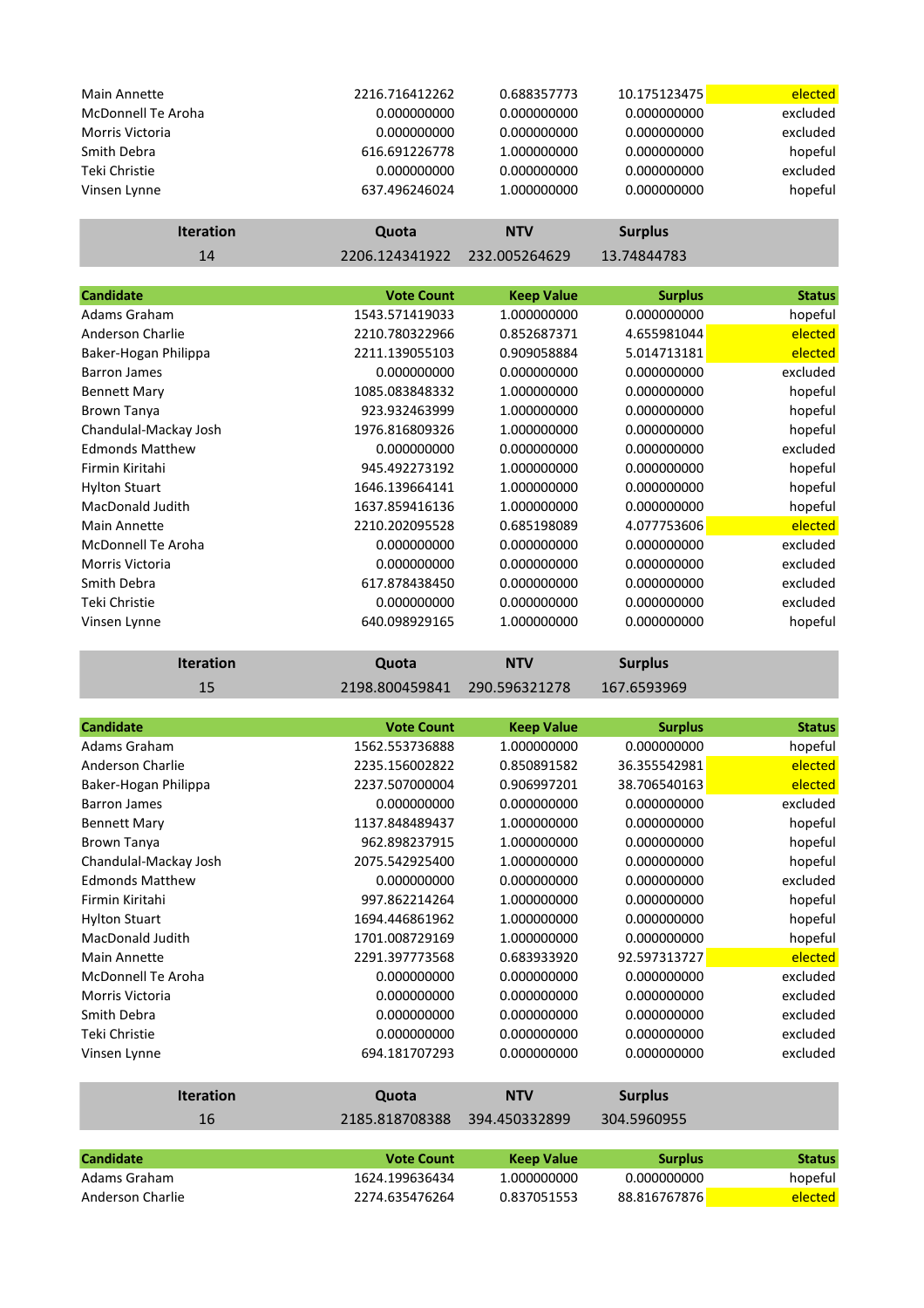| Baker-Hogan Philippa    | 2295.542870601 | 0.891307095 | 109.724162213 | elected  |
|-------------------------|----------------|-------------|---------------|----------|
| Barron James            | 0.000000000    | 0.000000000 | 0.000000000   | excluded |
| <b>Bennett Mary</b>     | 1177.545154804 | 1.000000000 | 0.000000000   | hopeful  |
| Brown Tanya             | 1019.096596670 | 1.000000000 | 0.000000000   | hopeful  |
| Chandulal-Mackay Josh   | 2185.226092263 | 1.000000000 | 0.000000000   | hopeful  |
| <b>Edmonds Matthew</b>  | 0.000000000    | 0.000000000 | 0.000000000   | excluded |
| Firmin Kiritahi         | 1045.271353196 | 1.000000000 | 0.000000000   | hopeful  |
| <b>Hylton Stuart</b>    | 1776.585363744 | 1.000000000 | 0.000000000   | hopeful  |
| <b>MacDonald Judith</b> | 1796.573249299 | 1.000000000 | 0.000000000   | hopeful  |
| <b>Main Annette</b>     | 2291.873873826 | 0.656295575 | 106.055165438 | elected  |
| McDonnell Te Aroha      | 0.000000000    | 0.000000000 | 0.000000000   | excluded |
| <b>Morris Victoria</b>  | 0.000000000    | 0.000000000 | 0.000000000   | excluded |
| Smith Debra             | 0.000000000    | 0.000000000 | 0.000000000   | excluded |
| Teki Christie           | 0.000000000    | 0.000000000 | 0.000000000   | excluded |
| Vinsen Lynne            | 0.000000000    | 0.000000000 | 0.000000000   | excluded |

| <b>Iteration</b> | Quota | <b>NTV</b>                   | <b>Surplus</b> |
|------------------|-------|------------------------------|----------------|
|                  |       | 2182.581735091 420.346119280 | 141.6414053    |

|                |                   |                   | <b>Status</b>  |
|----------------|-------------------|-------------------|----------------|
| 1653.645067074 | 1.000000000       | 0.000000000       | hopeful        |
| 2211.140419313 | 0.804367541       | 28.558684222      | elected        |
| 2220.952692657 | 0.848703698       | 38.370957566      | elected        |
| 0.000000000    | 0.000000000       | 0.000000000       | excluded       |
| 1197.133869498 | 1.000000000       | 0.000000000       | hopeful        |
| 1043.065087293 | 1.000000000       | 0.000000000       | hopeful        |
| 2235.049353986 | 1.000000000       | 52.467618895      | elected        |
| 0.000000000    | 0.000000000       | 0.000000000       | excluded       |
| 1063.429605039 | 1.000000000       | 0.000000000       | hopeful        |
| 1805.990951660 | 1.000000000       | 0.000000000       | hopeful        |
| 1825.420954517 | 1.000000000       | 0.000000000       | hopeful        |
| 2204.825879683 | 0.625925869       | 22.244144592      | elected        |
| 0.000000000    | 0.000000000       | 0.000000000       | excluded       |
| 0.000000000    | 0.000000000       | 0.000000000       | excluded       |
| 0.000000000    | 0.000000000       | 0.000000000       | excluded       |
| 0.000000000    | 0.000000000       | 0.000000000       | excluded       |
| 0.000000000    | 0.000000000       | 0.000000000       | excluded       |
|                | <b>Vote Count</b> | <b>Keep Value</b> | <b>Surplus</b> |

| <b>Iteration</b> | Quota                        | <b>NTV</b> | <b>Surplus</b> |
|------------------|------------------------------|------------|----------------|
| 18               | 2180.812020366 434.503837074 |            | 62.87370264    |

| <b>Candidate</b>       | <b>Vote Count</b> | <b>Keep Value</b> | <b>Surplus</b> | <b>Status</b> |
|------------------------|-------------------|-------------------|----------------|---------------|
| Adams Graham           | 1665.883407758    | 1.000000000       | 0.000000000    | hopeful       |
| Anderson Charlie       | 2195.565322675    | 0.793978478       | 14.753302309   | elected       |
| Baker-Hogan Philippa   | 2197.667867241    | 0.834040814       | 16.855846875   | elected       |
| Barron James           | 0.000000000       | 0.000000000       | 0.000000000    | excluded      |
| <b>Bennett Mary</b>    | 1207.453717093    | 1.000000000       | 0.000000000    | hopeful       |
| <b>Brown Tanya</b>     | 1054.935207579    | 1.000000000       | 0.000000000    | hopeful       |
| Chandulal-Mackay Josh  | 2196.794233986    | 0.976525074       | 15.982213620   | elected       |
| <b>Edmonds Matthew</b> | 0.000000000       | 0.000000000       | 0.000000000    | excluded      |
| Firmin Kiritahi        | 1073.414597665    | 1.000000000       | 0.000000000    | hopeful       |
| <b>Hylton Stuart</b>   | 1820.722596464    | 1.000000000       | 0.000000000    | hopeful       |
| MacDonald Judith       | 1837.964852266    | 1.000000000       | 0.000000000    | hopeful       |
| Main Annette           | 2196.094360199    | 0.619611001       | 15.282339833   | elected       |
| McDonnell Te Aroha     | 0.000000000       | 0.000000000       | 0.000000000    | excluded      |
| <b>Morris Victoria</b> | 0.000000000       | 0.000000000       | 0.000000000    | excluded      |
| Smith Debra            | 0.000000000       | 0.000000000       | 0.000000000    | excluded      |
| Teki Christie          | 0.000000000       | 0.000000000       | 0.000000000    | excluded      |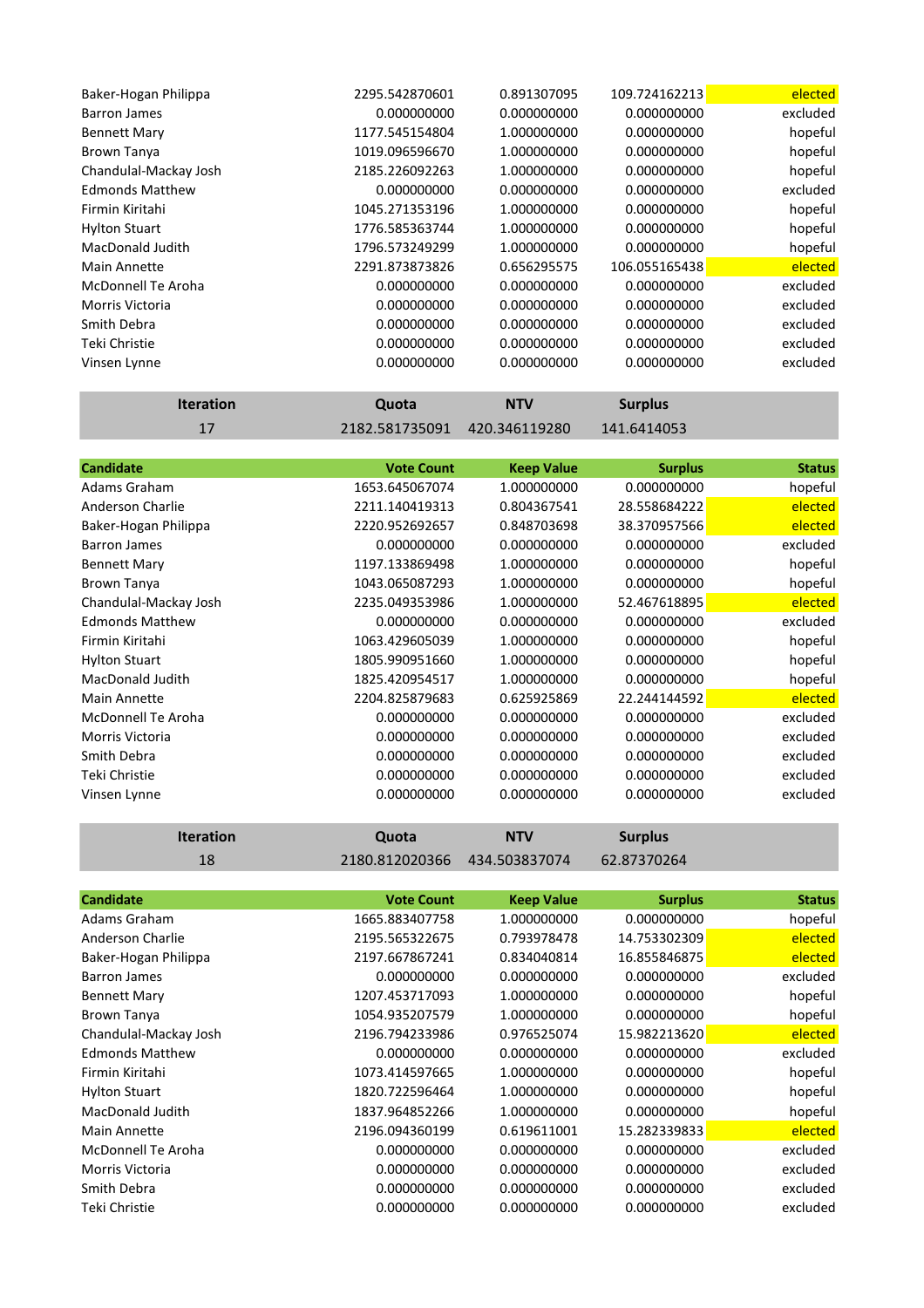| Vinsen Lynne                     | 0.000000000                         | 0.000000000                      | 0.000000000                   | excluded                 |
|----------------------------------|-------------------------------------|----------------------------------|-------------------------------|--------------------------|
| <b>Iteration</b>                 | Quota                               | <b>NTV</b>                       | <b>Surplus</b>                |                          |
| 19                               | 2180.060566085                      | 440.515471326                    | 28.07211897                   |                          |
|                                  |                                     |                                  |                               |                          |
| <b>Candidate</b>                 | <b>Vote Count</b>                   | <b>Keep Value</b>                | <b>Surplus</b>                | <b>Status</b>            |
| Adams Graham                     | 1671.533941297                      | 1.000000000                      | 0.000000000                   | hopeful                  |
| Anderson Charlie                 | 2186.234230291                      | 0.788643267                      | 6.173664206                   | elected                  |
| Baker-Hogan Philippa             | 2187.873577787                      | 0.827643822                      | 7.813011702                   | elected                  |
| <b>Barron James</b>              | 0.000000000                         | 0.000000000                      | 0.000000000                   | excluded                 |
| <b>Bennett Mary</b>              | 1211.842886493                      | 1.000000000                      | 0.000000000                   | hopeful                  |
| <b>Brown Tanya</b>               | 1060.087927490                      | 1.000000000                      | 0.000000000                   | hopeful                  |
| Chandulal-Mackay Josh            | 2188.284087818                      | 0.969420617                      | 8.223521733                   | elected                  |
| <b>Edmonds Matthew</b>           | 0.000000000                         | 0.000000000                      | 0.000000000                   | excluded                 |
| Firmin Kiritahi                  | 1077.669858173                      | 1.000000000                      | 0.000000000                   | hopeful                  |
| <b>Hylton Stuart</b>             | 1827.250317477                      | 1.000000000                      | 0.000000000                   | hopeful                  |
| MacDonald Judith                 | 1843.785214436                      | 1.000000000                      | 0.000000000                   | hopeful                  |
| <b>Main Annette</b>              | 2185.922487412                      | 0.615299208                      | 5.861921327                   | elected                  |
| <b>McDonnell Te Aroha</b>        | 0.000000000                         | 0.000000000                      | 0.000000000                   | excluded                 |
| Morris Victoria                  | 0.000000000                         | 0.000000000                      | 0.000000000                   | excluded                 |
| Smith Debra                      | 0.000000000                         | 0.000000000                      | 0.000000000                   | excluded                 |
| <b>Teki Christie</b>             | 0.000000000                         | 0.000000000                      | 0.000000000                   | excluded                 |
| Vinsen Lynne                     | 0.000000000                         | 0.000000000                      | 0.000000000                   | excluded                 |
|                                  |                                     |                                  |                               |                          |
| <b>Iteration</b>                 | Quota                               | <b>NTV</b>                       | <b>Surplus</b>                |                          |
| 20                               | 2179.716641131                      | 443.266870956                    | 12.45557032                   |                          |
|                                  |                                     |                                  |                               |                          |
|                                  |                                     |                                  |                               |                          |
| <b>Candidate</b>                 | <b>Vote Count</b>                   |                                  |                               | <b>Status</b>            |
| Adams Graham                     | 1674.031617609                      | <b>Keep Value</b><br>1.000000000 | <b>Surplus</b><br>0.000000000 | hopeful                  |
| <b>Anderson Charlie</b>          | 2182.541293258                      | 0.786416233                      | 2.824652127                   | elected                  |
| Baker-Hogan Philippa             | 2183.091600239                      | 0.824688263                      | 3.374959108                   | elected                  |
| <b>Barron James</b>              | 0.000000000                         | 0.000000000                      | 0.000000000                   | excluded                 |
| <b>Bennett Mary</b>              | 1213.842803102                      | 1.000000000                      | 0.000000000                   | hopeful                  |
| <b>Brown Tanya</b>               | 1062.416884062                      | 0.000000000                      | 0.000000000                   | excluded                 |
| Chandulal-Mackay Josh            | 2183.204924267                      | 0.965777557                      | 3.488283136                   | elected                  |
| <b>Edmonds Matthew</b>           | 0.000000000                         | 0.000000000                      | 0.000000000                   | excluded                 |
| Firmin Kiritahi                  | 1079.606466732                      | 1.000000000                      | 0.000000000                   | hopeful                  |
| <b>Hylton Stuart</b>             | 1830.169522342                      | 1.000000000                      | 0.000000000                   | hopeful                  |
| <b>MacDonald Judith</b>          | 1846.343700353                      | 1.000000000                      | 0.000000000                   | hopeful                  |
| <b>Main Annette</b>              | 2182.484317080                      | 0.613649179                      | 2.767675949                   | elected                  |
| <b>McDonnell Te Aroha</b>        | 0.000000000                         | 0.000000000                      | 0.000000000                   | excluded                 |
| Morris Victoria                  | 0.000000000                         | 0.000000000                      | 0.000000000                   | excluded                 |
| Smith Debra                      | 0.000000000                         | 0.000000000                      | 0.000000000                   | excluded                 |
| Teki Christie                    | 0.000000000                         | 0.000000000                      | 0.000000000                   | excluded                 |
| Vinsen Lynne                     | 0.000000000                         | 0.000000000                      | 0.000000000                   | excluded                 |
| <b>Iteration</b>                 |                                     | <b>NTV</b>                       |                               |                          |
|                                  | Quota                               |                                  | <b>Surplus</b>                |                          |
| 21                               | 2166.161048662                      | 551.711610706                    | 527.0816292                   |                          |
|                                  |                                     |                                  |                               |                          |
| <b>Candidate</b><br>Adams Graham | <b>Vote Count</b><br>1745.498836971 | <b>Keep Value</b><br>1.000000000 | <b>Surplus</b><br>0.000000000 | <b>Status</b><br>hopeful |

| Audilis Grandin       | 1745.490050971 | 1.UUUUUUUUU | <u>U.UUUUUUUU</u> | <b>HOPEINI</b> |
|-----------------------|----------------|-------------|-------------------|----------------|
| Anderson Charlie      | 2272.380618556 | 0.785398451 | 106.219569894     | <b>elected</b> |
| Baker-Hogan Philippa  | 2255.651837036 | 0.823413333 | 89.490788374      | elected        |
| <b>Barron James</b>   | 0.000000000    | 0.000000000 | 0.000000000       | excluded       |
| <b>Bennett Mary</b>   | 1283.719371995 | 1.000000000 | 0.000000000       | hopeful        |
| Brown Tanya           | 0.000000000    | 0.000000000 | 0.000000000       | excluded       |
| Chandulal-Mackay Josh | 2410.699083130 | 0.964234457 | 244.538034468     | elected        |
|                       |                |             |                   |                |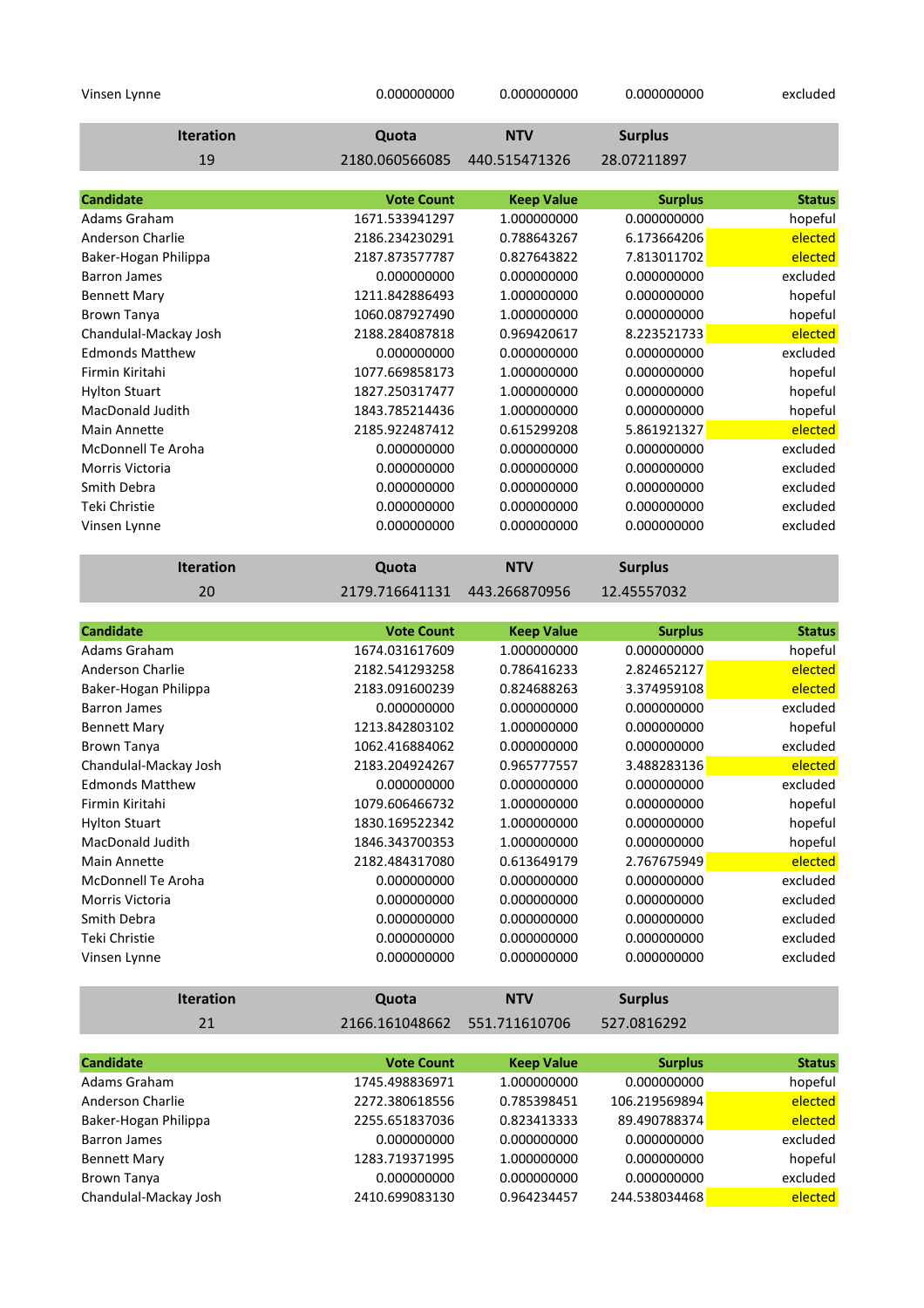| <b>Edmonds Matthew</b> | 0.000000000    | 0.000000000 | 0.000000000  | excluded |
|------------------------|----------------|-------------|--------------|----------|
| Firmin Kiritahi        | 1146.231401084 | 1.000000000 | 0.000000000  | hopeful  |
| <b>Hylton Stuart</b>   | 1984.251000360 | 1.000000000 | 0.000000000  | hopeful  |
| MacDonald Judith       | 1977.861955058 | 1.000000000 | 0.000000000  | hopeful  |
| Main Annette           | 2252.994285104 | 0.612870992 | 86.833236442 | elected  |
| McDonnell Te Aroha     | 0.000000000    | 0.000000000 | 0.000000000  | excluded |
| Morris Victoria        | 0.000000000    | 0.000000000 | 0.000000000  | excluded |
| Smith Debra            | 0.000000000    | 0.000000000 | 0.000000000  | excluded |
| Teki Christie          | 0.000000000    | 0.000000000 | 0.000000000  | excluded |
| Vinsen Lynne           | 0.000000000    | 0.000000000 | 0.000000000  | excluded |
|                        |                |             |              |          |

| <b>Iteration</b>          | Quota             | <b>NTV</b>        | <b>Surplus</b> |               |
|---------------------------|-------------------|-------------------|----------------|---------------|
| 22                        | 2158.170512858    | 615.635897143     | 235.3078899    |               |
|                           |                   |                   |                |               |
| <b>Candidate</b>          | <b>Vote Count</b> | <b>Keep Value</b> | <b>Surplus</b> | <b>Status</b> |
| Adams Graham              | 1793.208408826    | 1.000000000       | 0.000000000    | hopeful       |
| Anderson Charlie          | 2212.715838554    | 0.748685990       | 54.545325696   | elected       |
| Baker-Hogan Philippa      | 2227.097729258    | 0.790745212       | 68.927216400   | elected       |
| <b>Barron James</b>       | 0.000000000       | 0.000000000       | 0.000000000    | excluded      |
| <b>Bennett Mary</b>       | 1325.334746316    | 1.000000000       | 0.000000000    | hopeful       |
| <b>Brown Tanya</b>        | 0.000000000       | 0.000000000       | 0.000000000    | excluded      |
| Chandulal-Mackay Josh     | 2211.512383284    | 0.866423826       | 53.341870426   | elected       |
| <b>Edmonds Matthew</b>    | 0.000000000       | 0.000000000       | 0.000000000    | excluded      |
| Firmin Kiritahi           | 1188.897902616    | 1.000000000       | 0.000000000    | hopeful       |
| <b>Hylton Stuart</b>      | 2054.231264503    | 1.000000000       | 0.000000000    | hopeful       |
| MacDonald Judith          | 2035.701839274    | 1.000000000       | 0.000000000    | hopeful       |
| Main Annette              | 2216.663990226    | 0.589250173       | 58.493477368   | elected       |
| <b>McDonnell Te Aroha</b> | 0.000000000       | 0.000000000       | 0.000000000    | excluded      |
| <b>Morris Victoria</b>    | 0.000000000       | 0.000000000       | 0.000000000    | excluded      |
| Smith Debra               | 0.000000000       | 0.000000000       | 0.000000000    | excluded      |
| Teki Christie             | 0.000000000       | 0.000000000       | 0.000000000    | excluded      |
| Vinsen Lynne              | 0.000000000       | 0.000000000       | 0.000000000    | excluded      |

and the control of the control of the control of

a sa kacamatan ing Kabupatèn Kabupatèn Ing

and the control of the control of the control of the control of the control of

п

| <b>Iteration</b>          | Quota             | <b>NTV</b>        | <b>Surplus</b> |               |
|---------------------------|-------------------|-------------------|----------------|---------------|
| 23                        | 2154.733175558    | 643.134595537     | 105.4895515    |               |
|                           |                   |                   |                |               |
| <b>Candidate</b>          | <b>Vote Count</b> | <b>Keep Value</b> | <b>Surplus</b> | <b>Status</b> |
| Adams Graham              | 1816.720785914    | 1.000000000       | 0.000000000    | hopeful       |
| Anderson Charlie          | 2178.373553031    | 0.730230245       | 23.640377473   | elected       |
| Baker-Hogan Philippa      | 2182.652263490    | 0.766272166       | 27.919087932   | elected       |
| <b>Barron James</b>       | 0.000000000       | 0.000000000       | 0.000000000    | excluded      |
| <b>Bennett Mary</b>       | 1343.502596635    | 1.000000000       | 0.000000000    | hopeful       |
| Brown Tanya               | 0.000000000       | 0.000000000       | 0.000000000    | excluded      |
| Chandulal-Mackay Josh     | 2186.579748045    | 0.845525609       | 31.846572487   | elected       |
| <b>Edmonds Matthew</b>    | 0.000000000       | 0.000000000       | 0.000000000    | excluded      |
| Firmin Kiritahi           | 1206.815232174    | 0.000000000       | 0.000000000    | excluded      |
| <b>Hylton Stuart</b>      | 2084.165735143    | 1.000000000       | 0.000000000    | hopeful       |
| <b>MacDonald Judith</b>   | 2062.238800845    | 1.000000000       | 0.000000000    | hopeful       |
| <b>Main Annette</b>       | 2176.816689186    | 0.573701001       | 22.083513628   | elected       |
| <b>McDonnell Te Aroha</b> | 0.000000000       | 0.000000000       | 0.000000000    | excluded      |
| <b>Morris Victoria</b>    | 0.000000000       | 0.000000000       | 0.000000000    | excluded      |
| Smith Debra               | 0.000000000       | 0.000000000       | 0.000000000    | excluded      |
| Teki Christie             | 0.000000000       | 0.000000000       | 0.000000000    | excluded      |
| Vinsen Lynne              | 0.000000000       | 0.000000000       | 0.000000000    | excluded      |
|                           |                   |                   |                |               |
| <b>Iteration</b>          | Quota             | <b>NTV</b>        | <b>Surplus</b> |               |
| 24                        | 2119.502487241    | 924.980102078     | 692.1196461    |               |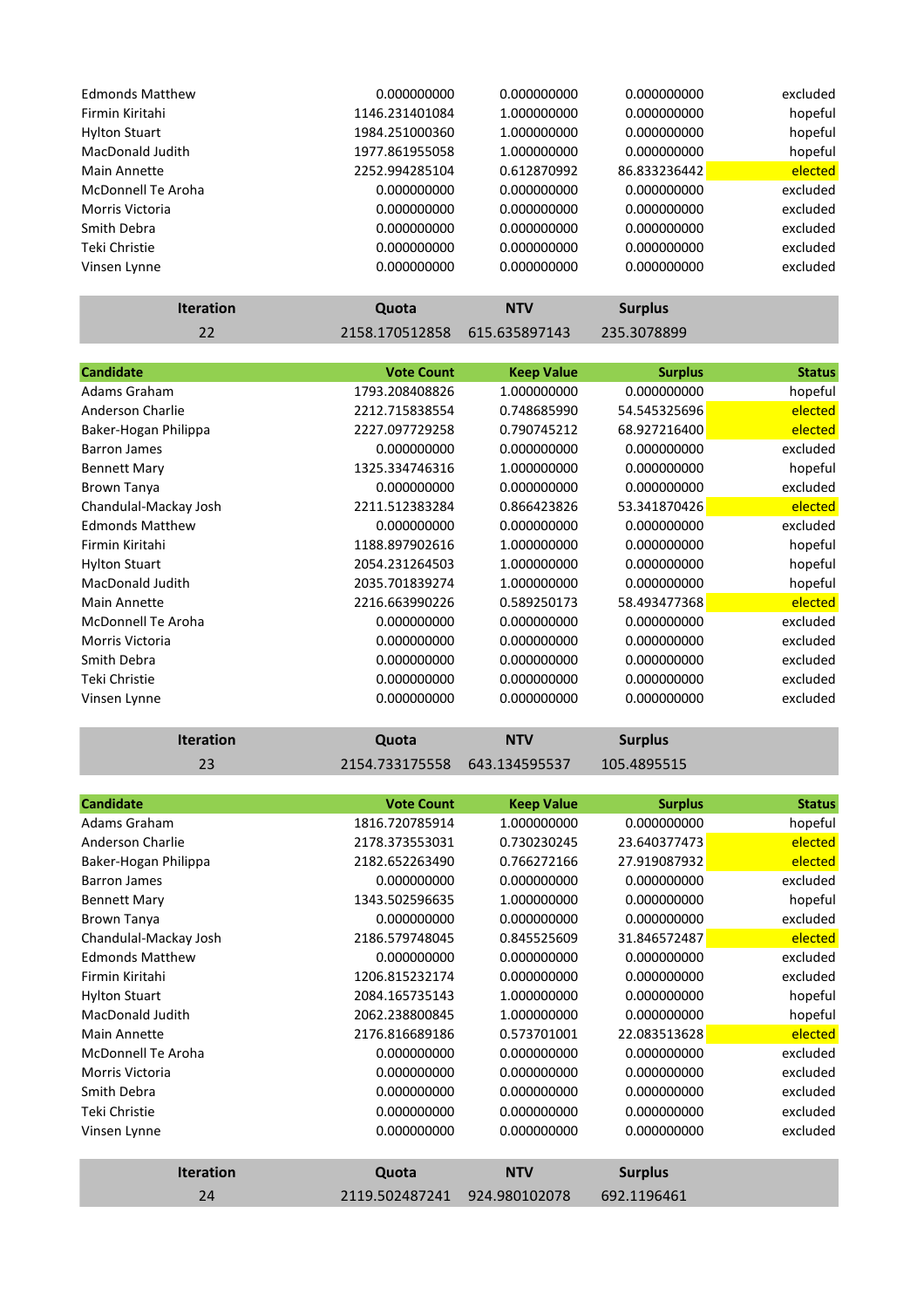| <b>Candidate</b>          | <b>Vote Count</b> | <b>Keep Value</b> | <b>Surplus</b> | <b>Status</b> |
|---------------------------|-------------------|-------------------|----------------|---------------|
| Adams Graham              | 1866.934019347    | 1.000000000       | 0.000000000    | hopeful       |
| Anderson Charlie          | 2212.890073710    | 0.722305563       | 93.387586469   | elected       |
| Baker-Hogan Philippa      | 2287.690056384    | 0.756470504       | 168.187569143  | elected       |
| <b>Barron James</b>       | 0.000000000       | 0.000000000       | 0.000000000    | excluded      |
| <b>Bennett Mary</b>       | 1679.951309005    | 1.000000000       | 0.000000000    | hopeful       |
| <b>Brown Tanya</b>        | 0.000000000       | 0.000000000       | 0.000000000    | excluded      |
| Chandulal-Mackay Josh     | 2296.831442935    | 0.833210901       | 177.328955694  | elected       |
| <b>Edmonds Matthew</b>    | 0.000000000       | 0.000000000       | 0.000000000    | excluded      |
| Firmin Kiritahi           | 0.000000000       | 0.000000000       | 0.000000000    | excluded      |
| <b>Hylton Stuart</b>      | 2165.591792180    | 1.000000000       | 46.089304939   | elected       |
| MacDonald Judith          | 2162.563993737    | 1.000000000       | 43.061506496   | elected       |
| Main Annette              | 2283.567210624    | 0.567880882       | 164.064723383  | elected       |
| <b>McDonnell Te Aroha</b> | 0.000000000       | 0.000000000       | 0.000000000    | excluded      |
| Morris Victoria           | 0.000000000       | 0.000000000       | 0.000000000    | excluded      |
| Smith Debra               | 0.000000000       | 0.000000000       | 0.000000000    | excluded      |
| Teki Christie             | 0.000000000       | 0.000000000       | 0.000000000    | excluded      |
| Vinsen Lynne              | 0.000000000       | 0.000000000       | 0.000000000    | excluded      |

**Iteration Quota NTV Surplus** 25 2106.445132744 1029.438938053 528.5462898

| <b>Candidate</b>       | <b>Vote Count</b> | <b>Keep Value</b> | <b>Surplus</b> | <b>Status</b> |
|------------------------|-------------------|-------------------|----------------|---------------|
| Adams Graham           | 1936.920357397    | 1.000000000       | 0.000000000    | hopeful       |
| Anderson Charlie       | 2183.844791451    | 0.691823085       | 77.399658707   | elected       |
| Baker-Hogan Philippa   | 2186.338532814    | 0.700855919       | 79.893400070   | elected       |
| Barron James           | 0.000000000       | 0.000000000       | 0.000000000    | excluded      |
| <b>Bennett Mary</b>    | 1747.423618332    | 1.000000000       | 0.000000000    | hopeful       |
| <b>Brown Tanya</b>     | 0.000000000       | 0.000000000       | 0.000000000    | excluded      |
| Chandulal-Mackay Josh  | 2195.867278889    | 0.768882098       | 89.422146145   | elected       |
| <b>Edmonds Matthew</b> | 0.000000000       | 0.000000000       | 0.000000000    | excluded      |
| Firmin Kiritahi        | 0.000000000       | 0.000000000       | 0.000000000    | excluded      |
| <b>Hylton Stuart</b>   | 2212.943349431    | 0.978717455       | 106.498216687  | elected       |
| MacDonald Judith       | 2207.815260421    | 0.980087754       | 101.370127677  | elected       |
| <b>Main Annette</b>    | 2180.407873212    | 0.527081024       | 73.962740468   | elected       |
| McDonnell Te Aroha     | 0.000000000       | 0.000000000       | 0.000000000    | excluded      |
| Morris Victoria        | 0.000000000       | 0.000000000       | 0.000000000    | excluded      |
| Smith Debra            | 0.000000000       | 0.000000000       | 0.000000000    | excluded      |
| Teki Christie          | 0.000000000       | 0.000000000       | 0.000000000    | excluded      |
| Vinsen Lynne           | 0.000000000       | 0.000000000       | 0.000000000    | excluded      |

**Iteration Quota NTV Surplus** 26 2096.578495244 1108.372038050 401.1581993

| <b>Candidate</b>       | <b>Vote Count</b> | <b>Keep Value</b> | <b>Surplus</b> | <b>Status</b> |
|------------------------|-------------------|-------------------|----------------|---------------|
| Adams Graham           | 1996.937427422    | 1.000000000       | 0.000000000    | hopeful       |
| Anderson Charlie       | 2152.151111459    | 0.667303545       | 55.572616215   | elected       |
| Baker-Hogan Philippa   | 2158.639689097    | 0.675245173       | 62.061193853   | elected       |
| <b>Barron James</b>    | 0.000000000       | 0.000000000       | 0.000000000    | excluded      |
| <b>Bennett Mary</b>    | 1795.061363754    | 1.000000000       | 0.000000000    | hopeful       |
| <b>Brown Tanya</b>     | 0.000000000       | 0.000000000       | 0.000000000    | excluded      |
| Chandulal-Mackay Josh  | 2166.083056868    | 0.737570968       | 69.504561624   | elected       |
| <b>Edmonds Matthew</b> | 0.000000000       | 0.000000000       | 0.000000000    | excluded      |
| Firmin Kiritahi        | 0.000000000       | 0.000000000       | 0.000000000    | excluded      |
| <b>Hylton Stuart</b>   | 2172.570307619    | 0.931616537       | 75.991812375   | elected       |
| MacDonald Judith       | 2171.868453949    | 0.935087784       | 75.289958705   | elected       |
| Main Annette           | 2159.316551782    | 0.509201637       | 62.738056538   | elected       |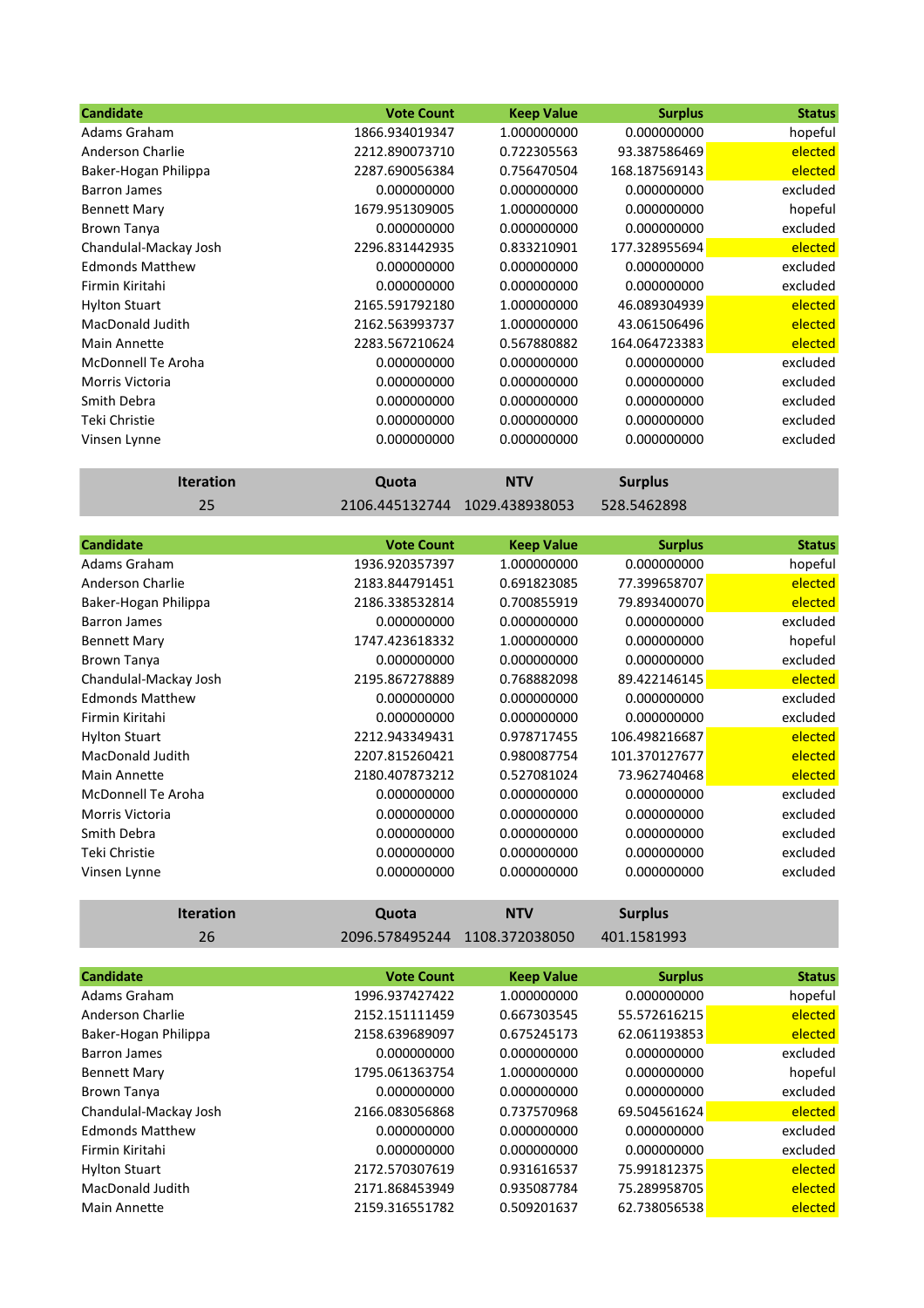| <b>McDonnell Te Aroha</b><br>Morris Victoria<br>Smith Debra<br>Teki Christie<br>Vinsen Lynne | 0.000000000<br>0.000000000<br>0.000000000<br>0.000000000<br>0.000000000 | 0.000000000<br>0.000000000<br>0.000000000<br>0.000000000<br>0.000000000 | 0.000000000<br>0.000000000<br>0.000000000<br>0.000000000<br>0.000000000 | excluded<br>excluded<br>excluded<br>excluded<br>excluded |
|----------------------------------------------------------------------------------------------|-------------------------------------------------------------------------|-------------------------------------------------------------------------|-------------------------------------------------------------------------|----------------------------------------------------------|
| <b>Iteration</b>                                                                             | Quota                                                                   | <b>NTV</b>                                                              | <b>Surplus</b>                                                          |                                                          |
| 27                                                                                           | 2088.660329579                                                          | 1171.717363375                                                          | 301.4601118                                                             |                                                          |
|                                                                                              |                                                                         |                                                                         |                                                                         |                                                          |
| <b>Candidate</b>                                                                             | <b>Vote Count</b>                                                       | <b>Keep Value</b>                                                       | <b>Surplus</b>                                                          | <b>Status</b>                                            |
| Adams Graham                                                                                 | 2043.372611728                                                          | 1.000000000                                                             | 0.000000000                                                             | hopeful                                                  |
| Anderson Charlie                                                                             | 2131.272900751                                                          | 0.650072505                                                             | 42.612571172                                                            | elected                                                  |
| Baker-Hogan Philippa                                                                         | 2135.184692182                                                          | 0.655831780                                                             | 46.524362603                                                            | elected                                                  |
| <b>Barron James</b>                                                                          | 0.000000000                                                             | 0.000000000                                                             | 0.000000000                                                             | excluded                                                 |
| <b>Bennett Mary</b>                                                                          | 1832.487935666                                                          | 1.000000000                                                             | 0.000000000                                                             | hopeful                                                  |
| <b>Brown Tanya</b>                                                                           | 0.000000000                                                             | 0.000000000                                                             | 0.000000000                                                             | excluded                                                 |
| Chandulal-Mackay Josh                                                                        | 2140.919483187                                                          | 0.713904034                                                             | 52.259153608                                                            | elected                                                  |
| <b>Edmonds Matthew</b>                                                                       | 0.000000000                                                             | 0.000000000                                                             | 0.000000000                                                             | excluded                                                 |
| Firmin Kiritahi                                                                              | 0.000000000                                                             | 0.000000000                                                             | 0.000000000                                                             | excluded                                                 |
| <b>Hylton Stuart</b>                                                                         | 2146.139527109                                                          | 0.899030605                                                             | 57.479197530                                                            | elected                                                  |
| MacDonald Judith                                                                             | 2144.811606333                                                          | 0.902672046                                                             | 56.151276754                                                            | elected                                                  |
| Main Annette                                                                                 | 2135.093879669                                                          | 0.494406993                                                             | 46.433550090                                                            | elected                                                  |
| <b>McDonnell Te Aroha</b>                                                                    | 0.000000000                                                             | 0.000000000                                                             | 0.000000000                                                             | excluded                                                 |
| Morris Victoria                                                                              | 0.000000000                                                             | 0.000000000                                                             | 0.000000000                                                             | excluded                                                 |
| Smith Debra                                                                                  | 0.000000000                                                             | 0.000000000                                                             | 0.000000000                                                             | excluded                                                 |

| <b>Iteration</b> | Quota | <b>NTV</b>                                  | <b>Surplus</b> |
|------------------|-------|---------------------------------------------|----------------|
| 28               |       | 2082.488061851  1221.095505194  224.7599833 |                |

Teki Christie 0.000000000 0.000000000 0.000000000 excluded Vinsen Lynne 0.000000000 0.000000000 0.000000000 excluded

| <b>Candidate</b>          | <b>Vote Count</b> | <b>Keep Value</b> | <b>Surplus</b> | <b>Status</b> |
|---------------------------|-------------------|-------------------|----------------|---------------|
| Adams Graham              | 2079.184164859    | 1.000000000       | 0.000000000    | hopeful       |
| Anderson Charlie          | 2114.435414370    | 0.637074986       | 31.947352519   | elected       |
| Baker-Hogan Philippa      | 2117.203232929    | 0.641541609       | 34.715171078   | elected       |
| <b>Barron James</b>       | 0.000000000       | 0.000000000       | 0.000000000    | excluded      |
| <b>Bennett Mary</b>       | 1861.031975501    | 1.000000000       | 0.000000000    | hopeful       |
| <b>Brown Tanya</b>        | 0.000000000       | 0.000000000       | 0.000000000    | excluded      |
| Chandulal-Mackay Josh     | 2121.491996626    | 0.696477867       | 39.003934775   | elected       |
| <b>Edmonds Matthew</b>    | 0.000000000       | 0.000000000       | 0.000000000    | excluded      |
| Firmin Kiritahi           | 0.000000000       | 0.000000000       | 0.000000000    | excluded      |
| <b>Hylton Stuart</b>      | 2125.157994553    | 0.874952228       | 42.669932702   | elected       |
| <b>MacDonald Judith</b>   | 2124.277300167    | 0.879040047       | 41.789238316   | elected       |
| Main Annette              | 2117.122415801    | 0.483654739       | 34.634353950   | elected       |
| <b>McDonnell Te Aroha</b> | 0.000000000       | 0.000000000       | 0.000000000    | excluded      |
| Morris Victoria           | 0.000000000       | 0.000000000       | 0.000000000    | excluded      |
| Smith Debra               | 0.000000000       | 0.000000000       | 0.000000000    | excluded      |
| Teki Christie             | 0.000000000       | 0.000000000       | 0.000000000    | excluded      |
| Vinsen Lynne              | 0.000000000       | 0.000000000       | 0.000000000    | excluded      |
| <b>Iteration</b>          | Quota             | <b>NTV</b>        | <b>Surplus</b> |               |
| 29                        | 2077.758171655    | 1258.934626762    | 195.1795101    |               |
|                           |                   |                   |                |               |
| <b>Candidate</b>          | <b>Vote Count</b> | <b>Keep Value</b> | <b>Surplus</b> | <b>Status</b> |
| Adams Graham              | 2106.346767616    | 1.000000000       | 28.588595961   | elected       |
| Anderson Charlie          | 2101.560934156    | 0.627449316       | 23.802762501   | elected       |

Baker-Hogan Philippa 2103.494096978 0.631022437 25.735925323 elected